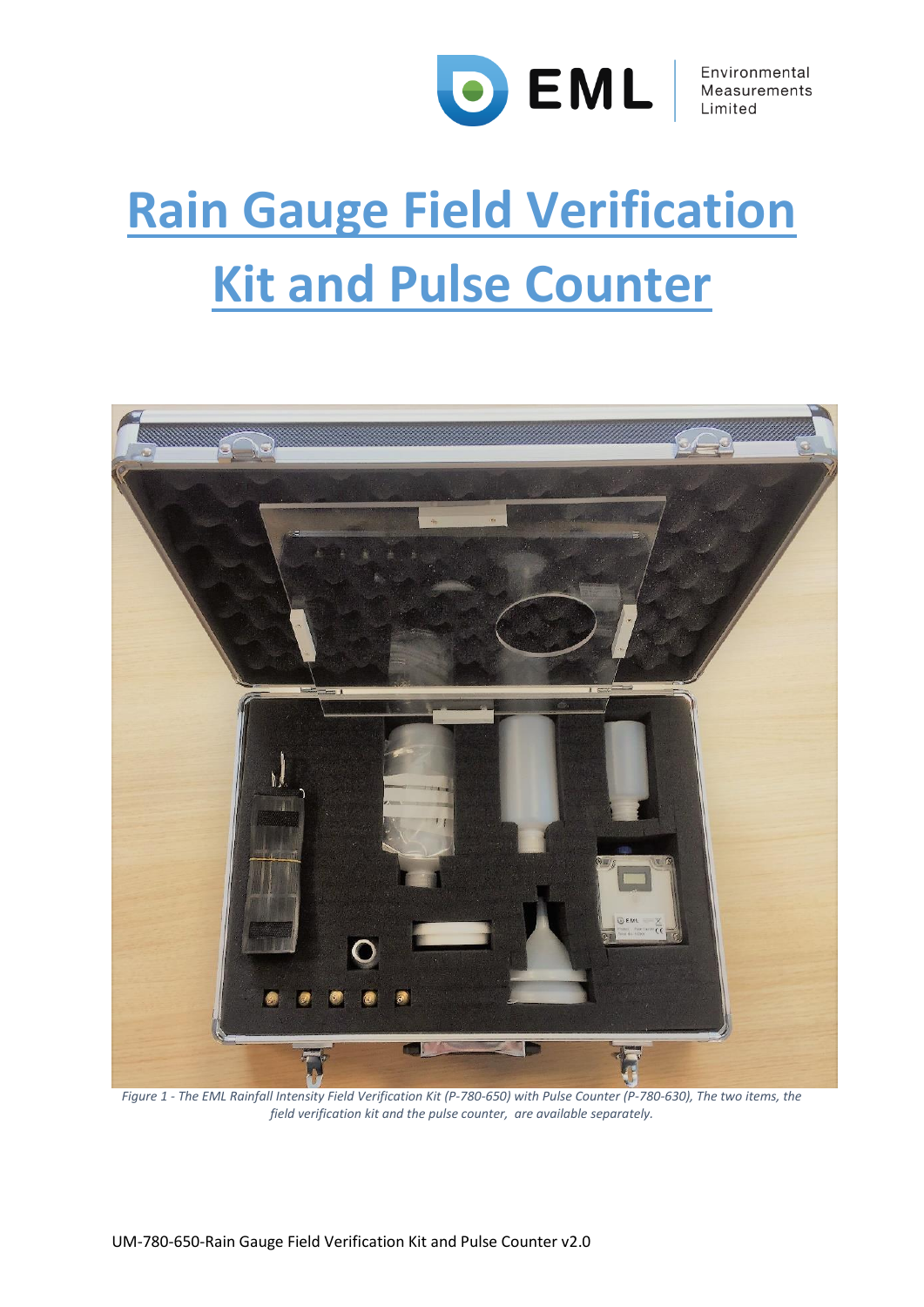

PUBLISHED BY

**Environmental Measurements Limited (EML)**

7 Jupiter Court

Orion Business Park

North Shields NE29 7SE

United Kingdom

Visit our internet pages at [http://www.emltd.net](http://www.emltd.net/)



#### ©EML 2019

No part of this manual may be reproduced without any form or by any means, electronic or mechanical (including photocopying), nor may its contents be communicated to a third party without prior written permission of the copyright holder.

The contents are subject to change without prior notice.

Please observe that this manual does not create any legally binding obligation for EML towards the customer or end user. All legally binding commitments and agreements are included exclusively in the applicable supply contract or Conditions of Sale.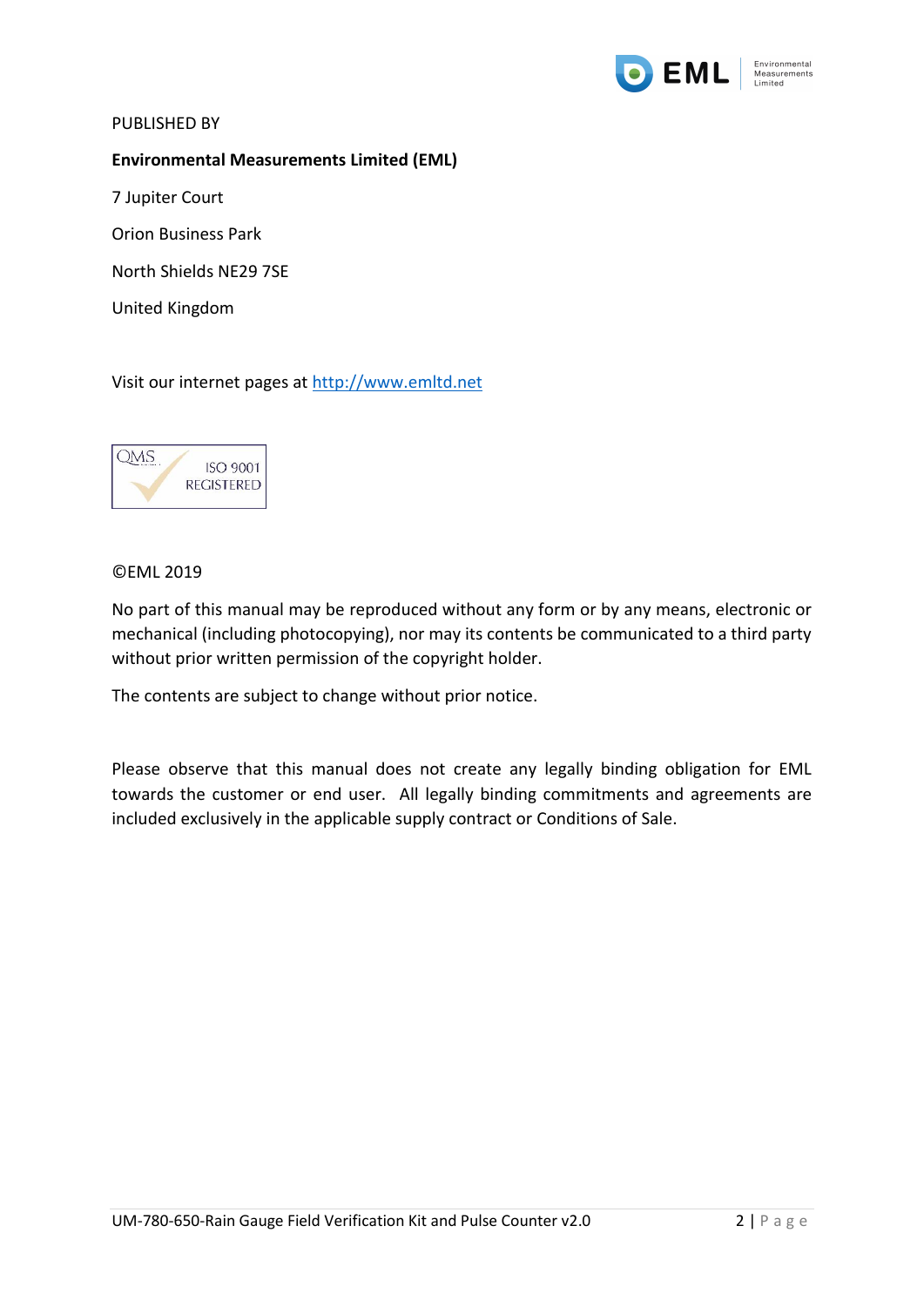

# Table of Contents

| 2. |  |
|----|--|
| 3. |  |
|    |  |
| 5. |  |
|    |  |

## <span id="page-2-0"></span>List of Figures

| Figure 1 - The EML Rainfall Intensity Field Verification Kit (P-780-650) with Pulse Counter (P-780-         |
|-------------------------------------------------------------------------------------------------------------|
| 630), The two items, the field verification kit and the pulse counter, are available separately.  1         |
| Figure 2 - Three bottles, five brass nozzles, plastic funnel, acetal ring and special acetal bottle-nozzle, |
|                                                                                                             |
| Figure 3 - Flow rates and corresponding equivalent rainfall intensities for rain gauges with different      |
|                                                                                                             |
| Figure 4 - Flow rates and corresponding equivalent rainfall intensities for rain gauges with different      |
|                                                                                                             |
| Figure 5 - Standardised flow rates for each bottle nozzle combination, with green and red lines             |
| showing the $+/-5\%$ and $+/-10\%$ limits, respectively. Each boxplot represents nine repetitions (n=9)     |
|                                                                                                             |

## <span id="page-2-1"></span>List of Tables

| Table 4 - Upper – Showing the ideal tip counts and rainfall depths (mm) for six funnel areas and |  |
|--------------------------------------------------------------------------------------------------|--|
|                                                                                                  |  |
|                                                                                                  |  |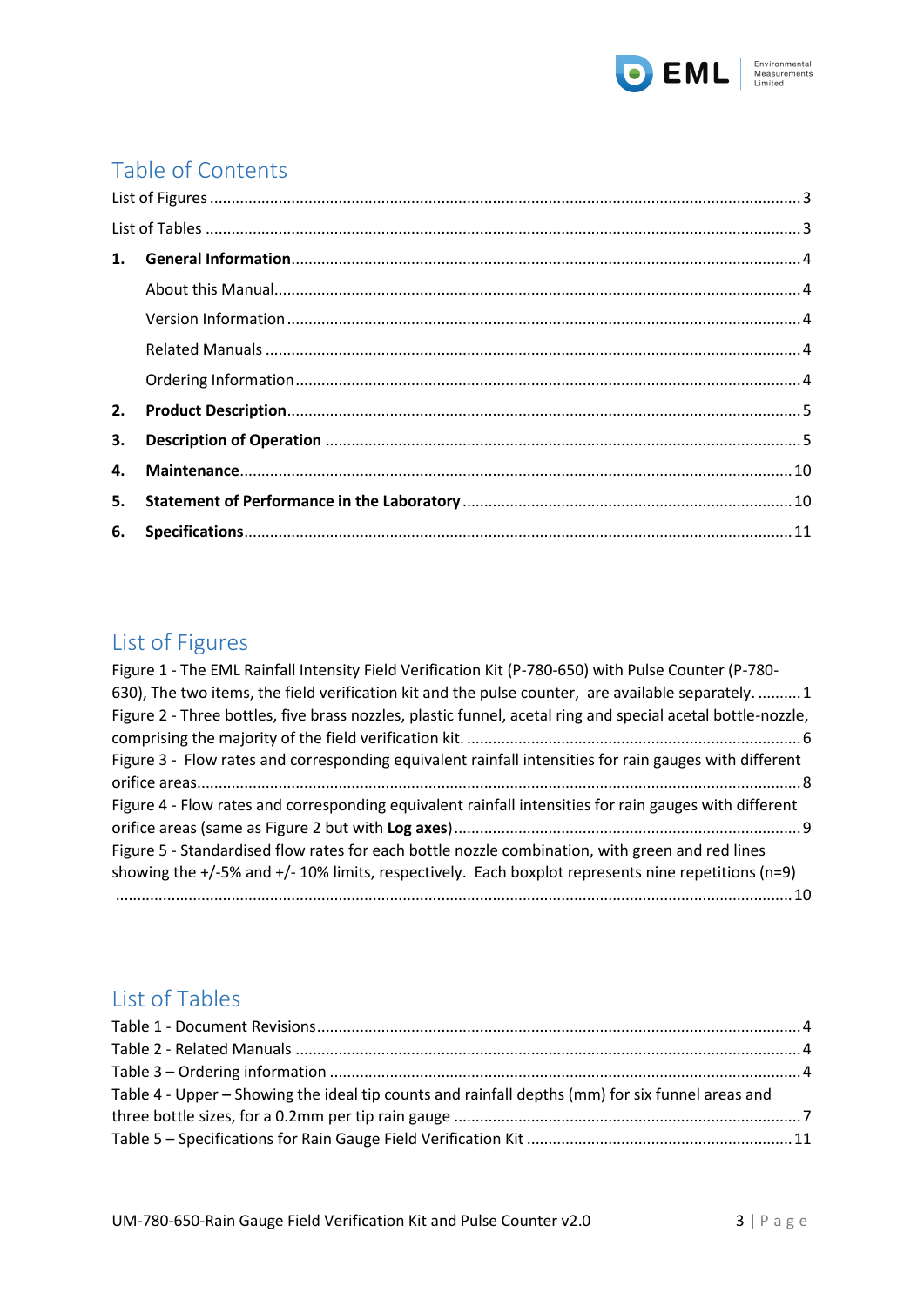

## <span id="page-3-0"></span>1. General Information

#### <span id="page-3-1"></span>About this Manual

This manual is intended as a general guide for using the Rain Gauge Field Verification Kit and Pulse Counter with different rain gauges. The information contained herein may not cover all aspects of applications. Please refer to associated equipment manuals or consult papers and technical notes on the EML website [\(www.emltd.net\)](http://www.emltd.net/).

#### <span id="page-3-5"></span><span id="page-3-2"></span>Version Information

*Table 1 - Document Revisions*

| <b>EML Document Number:</b>           | Description:                                  |
|---------------------------------------|-----------------------------------------------|
| <b>Description Rainfall Intensity</b> | Internal draft version of the User Manual     |
| Field Test Kit v2.docx                |                                               |
| UM-P-780-650                          | Version 1.0 - First Release, dated 26/11/2019 |
|                                       |                                               |
|                                       |                                               |

#### <span id="page-3-6"></span><span id="page-3-3"></span>Related Manuals

#### *Table 2 - Related Manuals*

| <b>EML Document Number:</b> | Description:                                                   |
|-----------------------------|----------------------------------------------------------------|
| PN3067 - Testing Report     | Testing report carried out on three field verification kits to |
| May 2019.docx               | determine repeatability and produce a combined uncertainty     |
|                             | estimate.                                                      |
|                             |                                                                |
|                             |                                                                |
|                             |                                                                |

#### <span id="page-3-4"></span>Ordering Information

#### *Table 3 – Ordering information*

<span id="page-3-7"></span>

| <b>Product code</b> | <b>Description</b>                                   |
|---------------------|------------------------------------------------------|
| P-780-630           | Digital Pulse Counter                                |
| P-780-650           | Rain Gauge Field Verification Kit (No Pulse Counter) |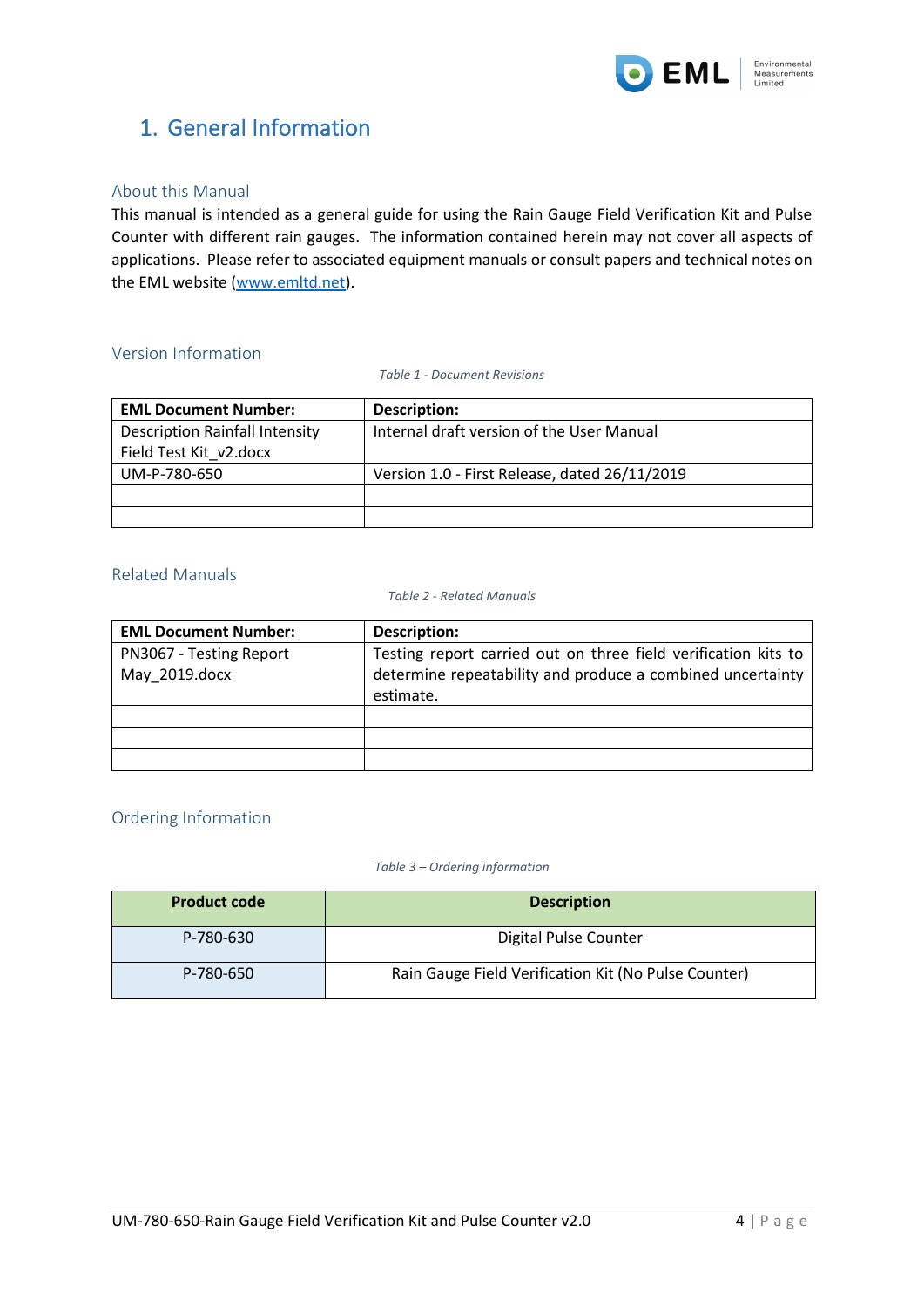

## <span id="page-4-0"></span>2. Product Description

The EML field verification kit is a simple mechanical device which can be used to simulate five different flow rates. By using three sizes of bottle, the approximate duration of each testing schedule can be planned based on a field engineer's available time. [Figure 1](#page-0-0) on the first page of this manual shows a picture of the field verification kit (P-780-650) and the pulse counter (P-780-630). The kit can be purchased with or without the pulse counter, which is the square box on the right-hand side of [Figure](#page-0-0)  [1.](#page-0-0) See the Ordering Information on Page 5 for more details. If the pulse counter is included, the full kit is comprised of:

- a) Three bottles of different sizes (**147ml, 298ml and 530ml** when filled to the brim)
- b) A funnel with five nozzle attachments, each with a different hole diameter **(0.6, 1.0, 1.2, 1.5 and 2.0mm)**
- c) Bubbler device and acetal covering to ensure a constant head during tests
- d) Aluminium lined carrying case (shown in [Figure 1\)](#page-0-0)
- e) A clear Perspex plate to put across the rain gauge orifice (suitable for orifices up to 500cm<sup>2</sup>) shown at the back of the case in [Figure 1](#page-0-0)
- f) Pulse counter and cable to record the number of tips shown as the box on the right hand side of [Figure 1](#page-0-0) (for tipping bucket gauges or weighing rain gauges with a tipping bucket output)

## <span id="page-4-1"></span>3. Description of Operation

- 1) Connect the counter to the rain gauge, if using a tipping bucket rain gauge (TBR) or connect the gauge to a PC or other suitable device, if using a weighing gauge or digital-output TBR.
- 2) Ensure the gauge is level and place the Perspex plate on top of the gauge orifice.
- 3) An appropriate brass nozzle and bottle combination is selected from [Table 4](#page-6-0) (lower left) and described on page 6.
- 4) Fill the bottle **to the brim** with water and screw the special plastic nozzle cap onto the cutaway bottle cap - shown on top of the medium bottle in the middle of [Figure 2.](#page-5-0)
- 5) The appropriate brass nozzle is placed on the end of the funnel, like i[n Figure 2.](#page-5-0)
- 6) Place the acetal plastic piece inside the top of the funnel and position so that the brass nozzle is pointing upwards (as shown in [Figure 2\)](#page-5-0). Then, place this over the top of the selected bottle. **NB:** in order to prolong the lifespan of the plastic funnel, do not force the brass nozzle on.
- 7) Take these pieces in hand, and tip them into the hole in the Perspex plate which is sitting on top of the rain gauge. They should fit snuggly, allowing no rainfall to get into the rain gauge if it is raining while the tests are being performed. **To watch a video of this process, [click here.](http://www.emltd.net/rainfall-field-vk.html)**
- 8) It is good practice to make a note of the time the test starts.
- 9) Once the water has totally drained from the bottle and the test is completed, note the value shown on the counter or PC.
- 10) Repeat this procedure for the required number of tests/intensities using different bottle and nozzle combinations.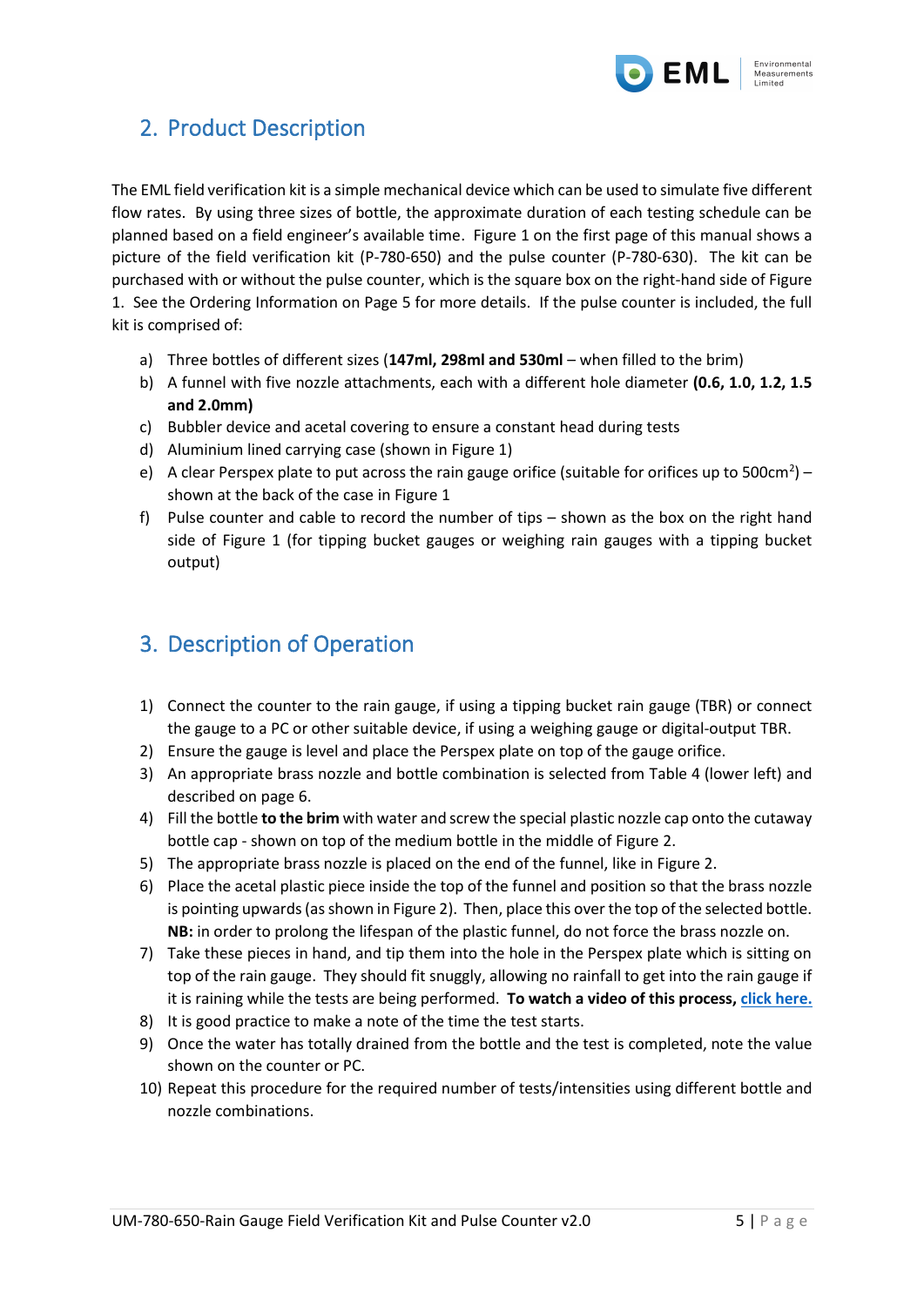



*Figure 2 - Three bottles, five brass nozzles, plastic funnel, acetal ring and special acetal bottle-nozzle, comprising the majority of the field verification kit.*

<span id="page-5-0"></span>[Table 4](#page-6-0) (upper) shows the ideal expected tip counts (red) and the equivalent rainfall depths (green) for a range of different rain gauge funnel areas, for each of the three bottle sizes. Note that if partial tips are not taken into account, then it is important to **round down** these values. An example is provided in the line of text underneath this sub-table, marked with an asterisk (\*).

[Table 4](#page-6-0) (lower left-hand side) shows test durations for different combinations of bottle size and nozzle diameter. This should be used to plan the testing schedule. Only the recommended operationally practical tests have been included in this table (green), whereas less practical combinations of bottle and nozzle have been marked with a red X. The recommended minimum test time is 3 minutes for the largest nozzle, in order to try to limit any edge effects at the beginning and end of the tests, such as partial filling of the tipping bucket mechanism. In general, a longer test will provide a more reliable flow rate. This part of the table also displays the average flow rate generated by each nozzle.

The lower right-hand side of [Table 4](#page-6-0) (on the right of the blue arrows) shows columns of the equivalent rainfall intensity in mm/hr for five rain gauges, with orifice areas marked in  $cm<sup>2</sup>$ .

[Figure 3](#page-7-0) and [Figure 4](#page-8-0) are plots showing the correspondence between flow rate and equivalent rainfall intensity for rain gauges with different orifice areas. They are included for reference. [Figure 3](#page-7-0) uses standard axes and [Figure 4](#page-8-0) uses Log axes, which makes the lower intensities easier to read.

**Note:** Standard tipping bucket rain gauges are calibrated at one intensity, typically between 15 and 50mm/hr. At intensities higher than the calibration intensity, these types of gauges can under-record, and below the calibration intensity they can over-record. The Appendix shows an example of real data from an EML SBS500 rain gauge (calibration intensity = 20mm/hr), broadly representative of the performance a typical pulse output tipping bucket rain gauge with a single-point (static) calibration. See the **Quick Start Guides** for all EML Rain Gauges to find how many tips you need for each test run.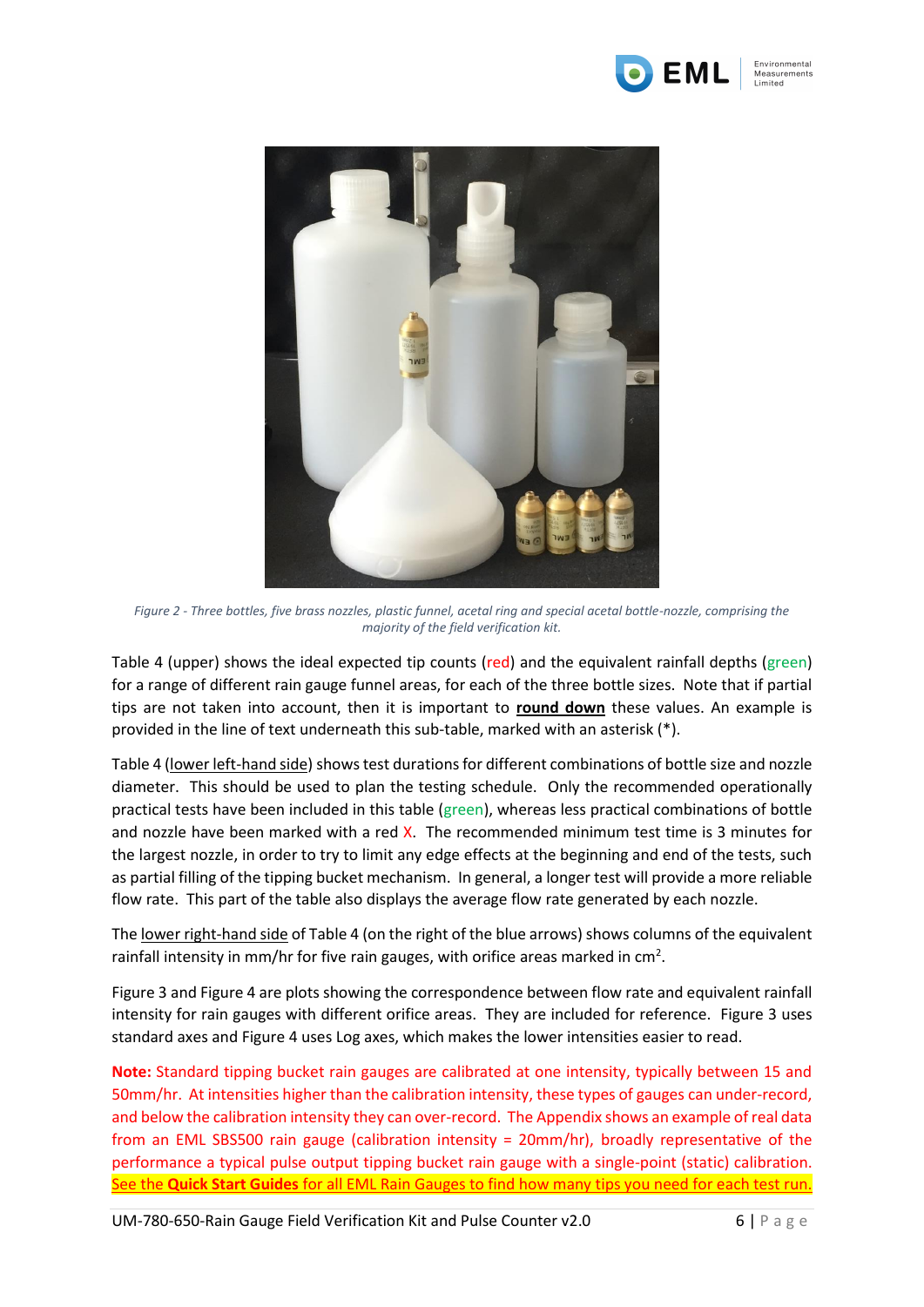

*Table 4 - Upper – Showing the ideal tip counts and rainfall depths (mm) for six funnel areas and three bottle sizes, for a 0.2mm per tip rain gauge*

*Lower left-hand side of dotted line: Showing the test durations of different combinations nozzle diameter and bottle size. Also shows the average flow rate for each nozzle diameter.* 

*Lower right-hand side of dotted line: Showing the equivalent rainfall intensities corresponding to each flow rate for rain gauges with different orifice areas,*   $in cm<sup>2</sup>$ 

|                         | Ideal $*$ tip count $*$ / $*$ rainfall depth $*$ for 0.2mm per tip gauges with funnel collecting areas of: |                    |                    |                    |                    |                    |  |  |  |
|-------------------------|------------------------------------------------------------------------------------------------------------|--------------------|--------------------|--------------------|--------------------|--------------------|--|--|--|
| <b>Bottle Size (ml)</b> | 127cm <sup>2</sup>                                                                                         | 200cm <sup>2</sup> | 314cm <sup>2</sup> | 324cm <sup>2</sup> | 400cm <sup>2</sup> | 500cm <sup>2</sup> |  |  |  |
| <b>Small (147)</b>      | $58.1 / 11.62$ mm                                                                                          | $36.8 / 7.35$ mm   | $23.4 / 4.68$ mm   | $22.7 / 4.54$ mm   | $18.4 / 3.68$ mm   | $14.7 / 2.94$ mm*  |  |  |  |
| <b>Medium (298)</b>     | 117.8 / 23.56 mm                                                                                           | 74.5 / 14.90 mm    | 47.5 / 9.49 mm     | $46.0 / 9.20$ mm   | $37.3 / 7.45$ mm   | 29.8 / 5.96 mm     |  |  |  |
| Large (530)             | 209.5 / 41.9 mm                                                                                            | 132.5 / 26.50 mm   | $84.4 / 16.88$ mm  | $81.8 / 16.36$ mm  | $66.3 / 13.25$ mm  | $53.0 / 10.6$ mm   |  |  |  |

<span id="page-6-0"></span>**\*Important Note: when not measuring partial tips, all values should be** *rounded down* **appropriately, either to the nearest full tip, or to the nearest 0.2mm increment e.g. grey highlighted cell would read: 14.0 / 2.8mm**

| <b>Bottle Size (Volume in ml):</b>    |     |        |                           |                           |     |          |  | Equivalent Rainfall Intensity (mm/hr) for Gauge Area cm2: |             |             |         |              |             |
|---------------------------------------|-----|--------|---------------------------|---------------------------|-----|----------|--|-----------------------------------------------------------|-------------|-------------|---------|--------------|-------------|
|                                       |     | S(147) | M (298)                   | L(530)                    |     |          |  | $127$ (Kalyx)                                             | 200(Pluvio) | 314(SBS314) | 324(EA) | 400(Casella) | 500(SBS500) |
| $(mm)$ :<br>diameter<br><b>Nozzle</b> | 0.6 | 12.9   | X                         | $\boldsymbol{\mathsf{X}}$ | 11  | Ave.]:   |  | 52                                                        | 33          | 21          | 20      | 16           | 13          |
|                                       | 1.0 | X      | 8.8                       | $\boldsymbol{\mathsf{x}}$ | 34  | [Approx. |  | 161                                                       | 102         | 65          | 63      | 51           | 41          |
|                                       | 1.2 | X      | 5.8                       | $\boldsymbol{\mathsf{x}}$ | 52  | (m1/min) |  | 246                                                       | 156         | 100         | 96      | 78           | 62          |
|                                       | 1.5 | X      | X                         | 5.4                       | 98  | Rate     |  | 464                                                       | 294         | 187         | 182     | 147          | 118         |
|                                       | 2.0 | X      | $\boldsymbol{\mathsf{X}}$ | 3.2                       | 166 | Flow     |  | 786                                                       | 498         | 317         | 308     | 249          | 199         |
| Av. time to empty (mins):             |     |        |                           |                           |     |          |  |                                                           |             |             |         |              |             |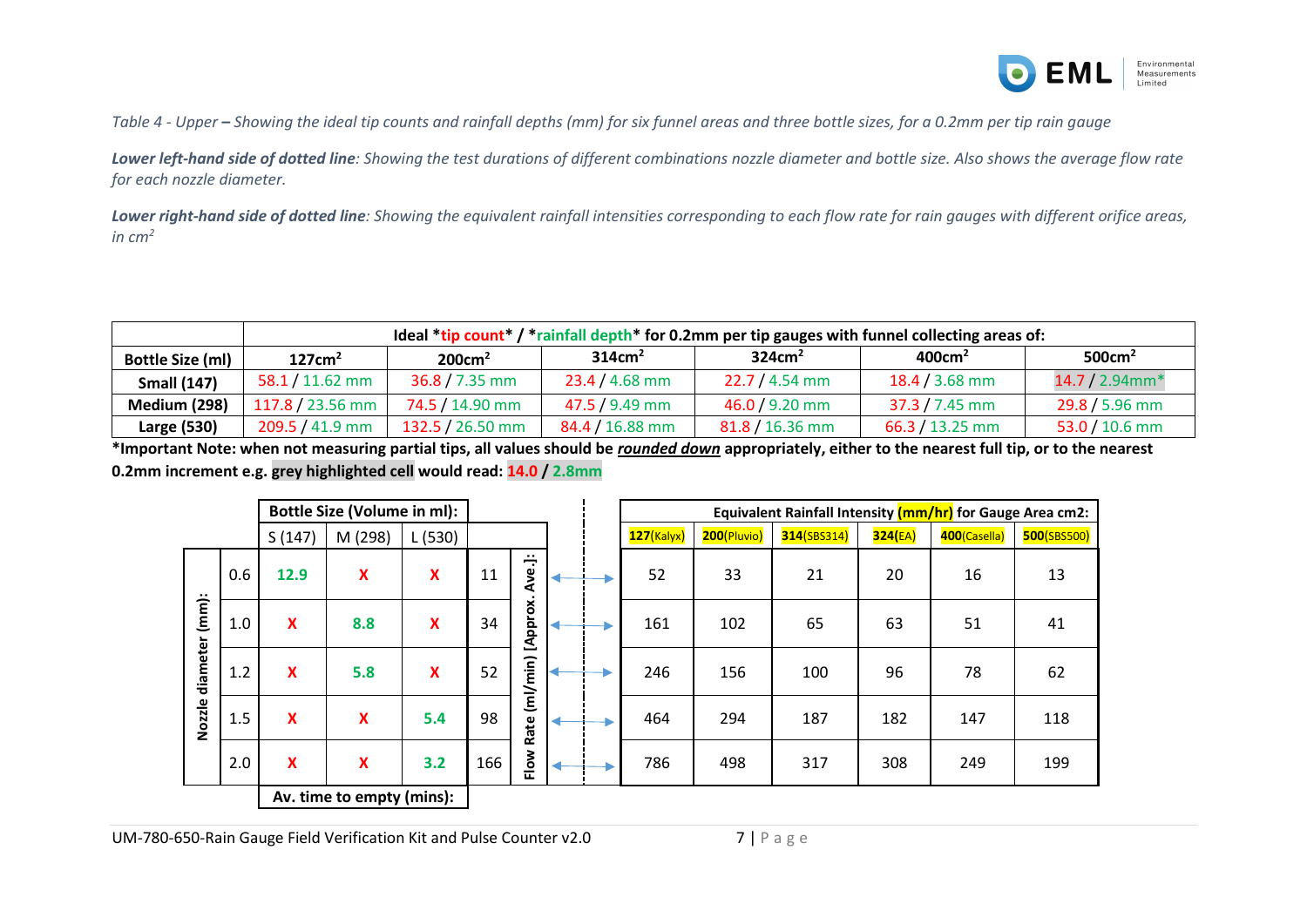

Environmental Measurements Limited



<span id="page-7-0"></span>*Figure 3 - Flow rates and corresponding equivalent rainfall intensities for rain gauges with different orifice areas*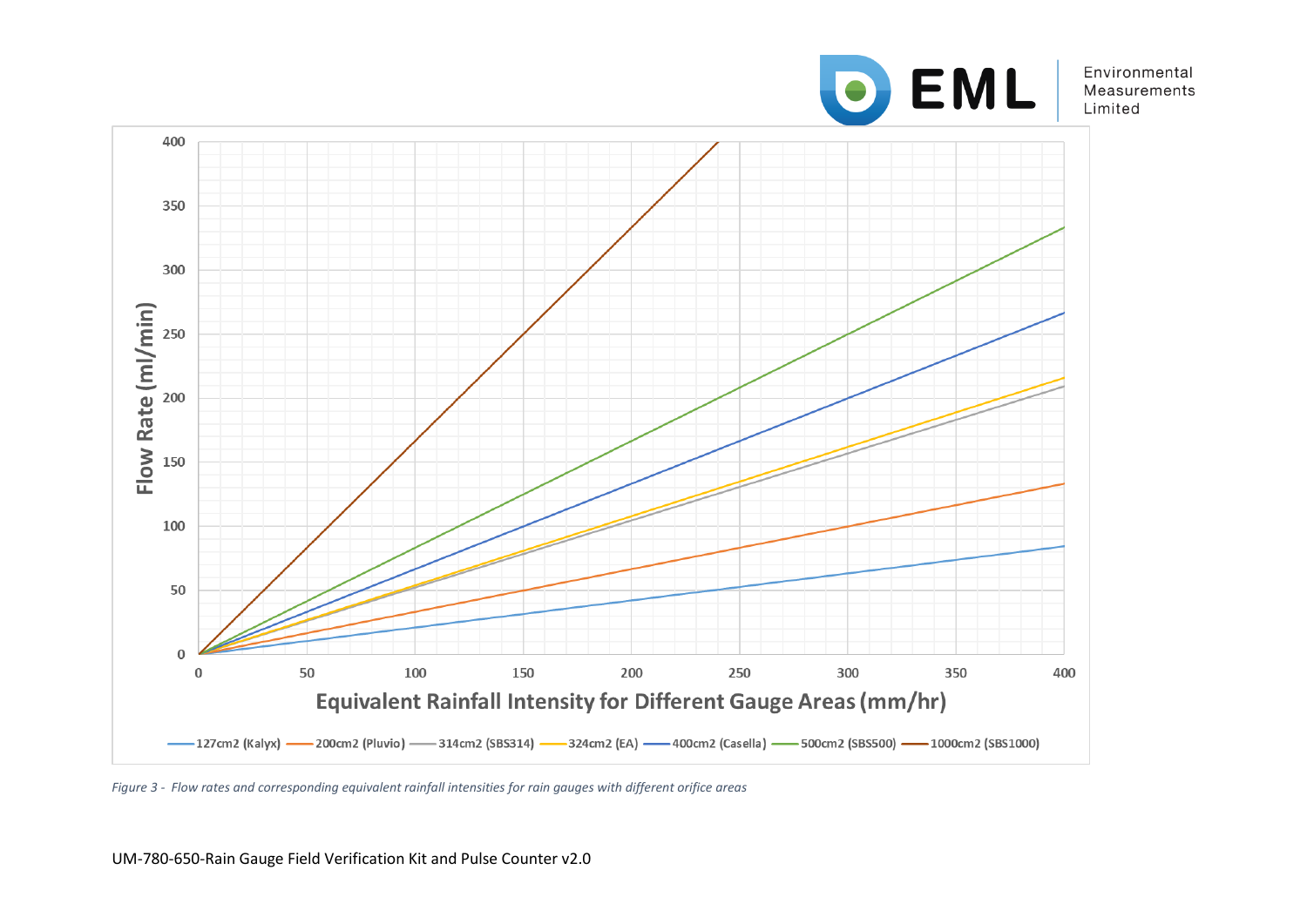



<span id="page-8-0"></span>*Figure 4 - Flow rates and corresponding equivalent rainfall intensities for rain gauges with different orifice areas (same as Figure 2 but with Log axes)*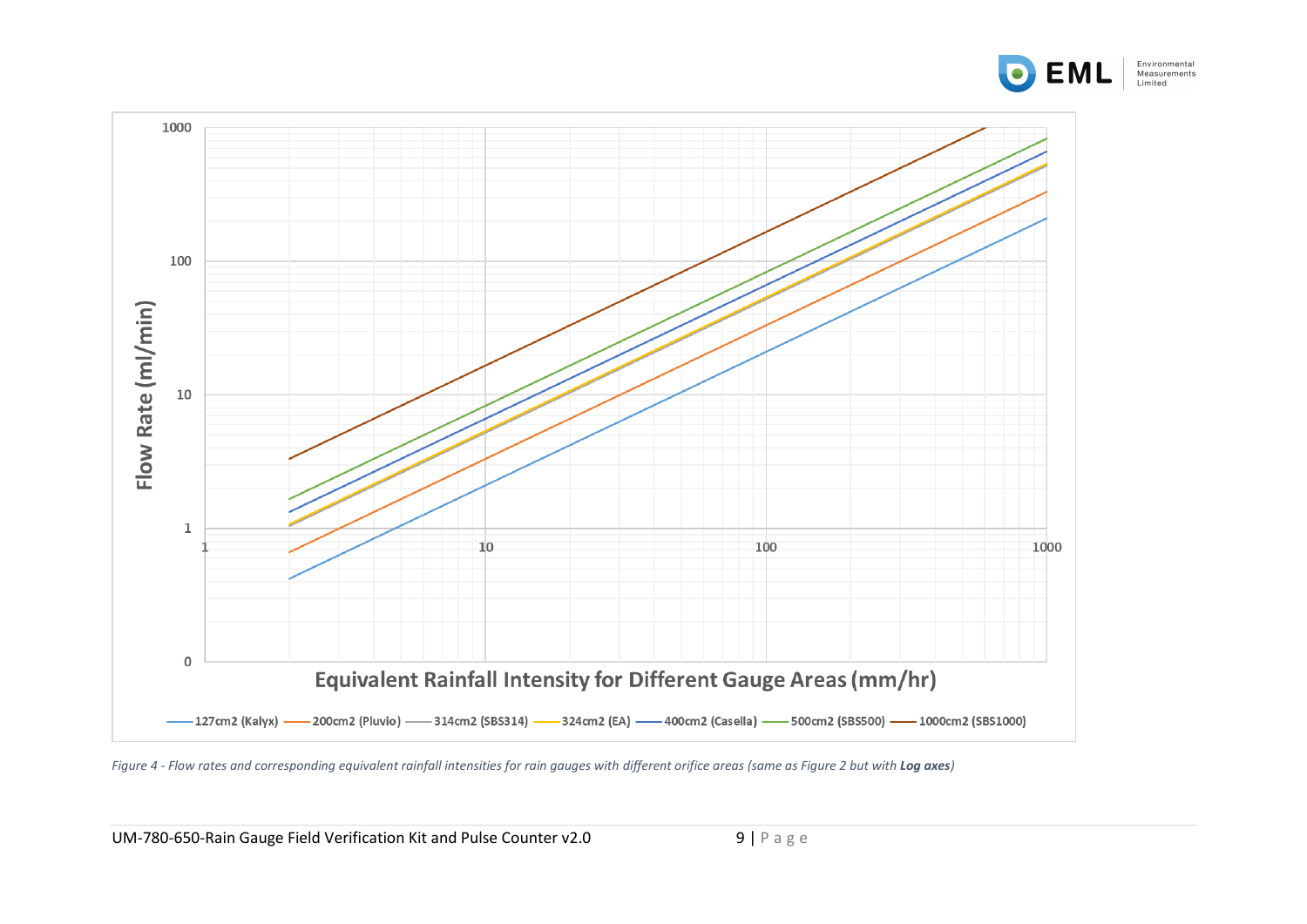

### <span id="page-9-0"></span>4. Maintenance

To ensure good repeatability of the brass nozzles, it is important to keep them free from dust and dirt. This is particularly important for the nozzles with the smallest diameter holes, i.e. the 0.6mm and the 1.0mm, which tend to become blocked or partially blocked more easily, thus affecting the flow rate. To clear dirt and dust from the holes, a total of five drill-bits have been included, one for each nozzle. **NOTE:** Care must be taken not to force a larger drill-bit into a hole which is smaller than the drill-bit itself, otherwise the hole will be damaged, and the flow rates will alter.

## <span id="page-9-1"></span>5. Statement of Performance in the Laboratory

To test the performance of the field verification kits, a full testing schedule was developed, and a report produced. That report is available on request. To summarise the results of the report, the testing schedule was performed on three field verification kits, with an assessment of the combined uncertainty value produced for each of the five nozzles. The applicability of this user manual hinges on the repeatability of performance between multiple field test kits. More information can be found in the test report, but after a total of 45 repetitions on three field test kits, the results indicated that 87% of the test data were within +/- 5% of the mean value, and 100% was within +/-10%. This is summarised in the following plot, where each boxplot represents one bottle-nozzle combination (shown on the x-axis), and where the y-axis shows the flow rates standardised by the appropriate average flow rate. A summary of the achievable accuracy is supplied in the [Table 5](#page-10-1) in Section 6 (page 11).



<span id="page-9-2"></span>*Figure 5 - Standardised flow rates for each bottle nozzle combination, with green and red lines showing the +/-5% and +/- 10% limits, respectively. Each boxplot represents nine repetitions (n=9)*